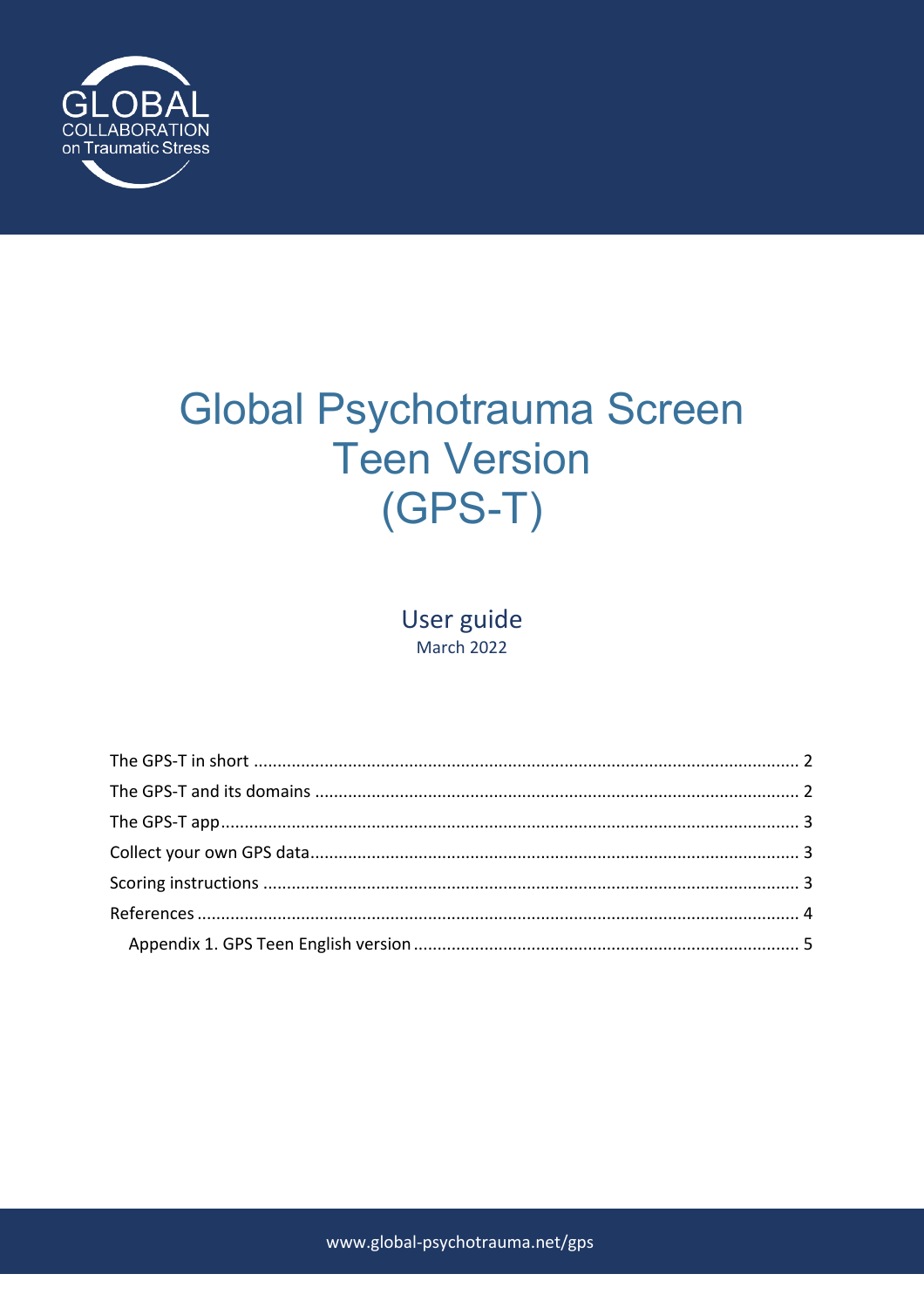

# **Global Psychotrauma Screen – Teen (11-17 years)**

#### **The GPS-T in short**

- The Global Psychotrauma Screen Teen version (GPS-T) is a screening instrument designed for teenagers aged 11-17 years to identify reactions to a severe stressor / potentially traumatic event (17 yes/no questions)
- It also assesses risk or protective factors known to influence the development or course of symptoms (5 yes/no questions).
- It can be used in different settings such as in primary care, after disasters, in clinical or non-clinical practice.
- The app is currently under development that will direct feedback on the scores.
- Scoring positive above the cutoff or on certain domains (e.g. of posttraumatic stress disorder (PTSD)) may require more detailed follow-up assessments, e.g. with structured interviews for specific disorders.

The GPS adult version (Olff et al., 2020) was adapted for teenagers by the "GPS for Child and Teen Project" group within the Global Collaboration on Traumatic Stress (Schnyder et al., 2017). The aim of the "GPS Child and Teen Project" is to advance knowledge and evidence about the impact of adverse life events on adolescent population. The GPS Teen version (GPS-T) was revised and semantically adapted in the United States for adolescents aged 11- 17 years (Grace et al., 2021). Upon its validation, GPS-T can be used in clinical and nonclinical settings to screen for acute or long-term consequences of potentially traumatic events.

### **The GPS-T and its domains**

The GPS-T consists of 17 symptom items, and 5 risk/protective factor questions, each answered in a yes/no format, and one functioning item. The English version is attached (Appendix 1). See website (https://www.global-psychotrauma.net/gps-child-teen) for other languages.

The symptom domains covered in the GPS are:

- PTSD
- Disturbances in Self-Organization (DSO) as part of Complex PTSD
- Anxiety
- **Depression**
- Sleep problems
- Self-harm
- **Dissociation**
- Other physical, emotional, or social problems
- Substance abuse

Risk and protective factors assessed are:

- Other stressful events
- Childhood trauma
- History of mental illness
- Social support
- Psychological resilience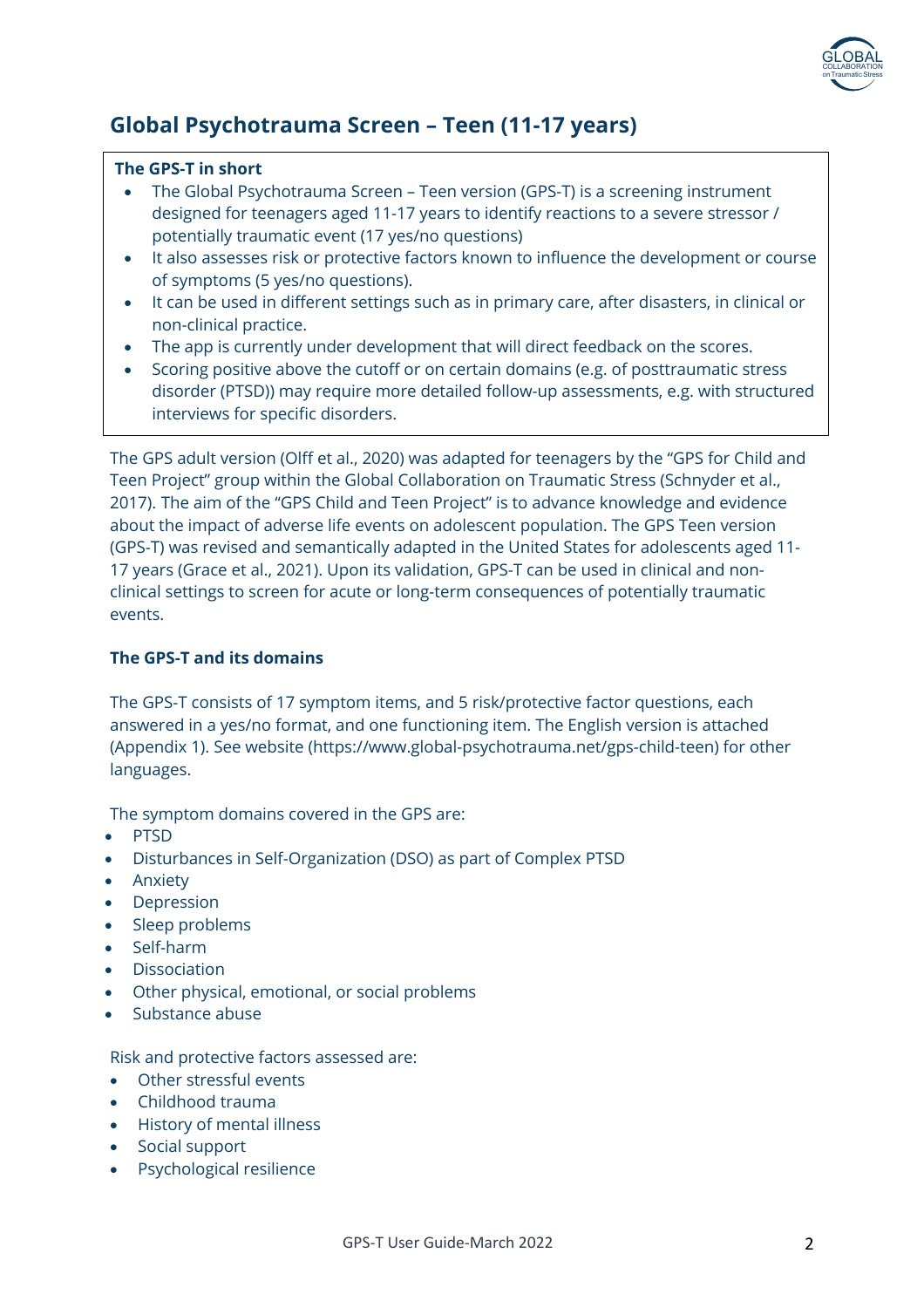

#### **The GPS-T app**

The GPS-T will be available in the underlined languages below through the GPS webapp (see https://www.global-psychotrauma.net/gps-child-teen). The app will allow to easily fill out the GPS-T and to receive immediate feedback on scores.

The English version has been translated by bilingual trauma experts using the consensusbased translation and cultural adaptation process. Not all languages are available yet, but a pdf translation can be obtained through the website. The GPS-T is currently available in 10 languages (to download PDF go to the website):

#### **GPS-T**

- Arabic download pdf
- Chinese download pdf
- Dutch download pdf
- English download pdf
- German download pdf
- Greek download pdf
- Hungarian download pdf
- Norwegian download pdf
- Russian download pdf
- Slovak download pdf
- Ukrainian download pdf

#### **Collect your own GPS data**

For researchers and clinicians, there is a possibility to get access to GPS app data collected through your own portal. Please contact us if you are interested.

#### **Scoring instructions**

Several scores can be calculated. "GPS symptoms" is the sum score of all symptom items. "GPS Risk & Protective Factors is the sum score of all the risk and protective factors. Subdomain scores are all mean item scores of the subdomain.

Scoring GPS items 1-21: No=0; Yes=1. GPS Item 22: No=1; Yes=0. (Note that in the GPS app data GPS22 is already recoded)

- "**GPS\_Symptoms**": Sum of items 1-16 + 18 (range 0-17).
- "**GPS\_PTSD**" Sum of items 1-5 (range 0-5).
- "**GPS\_DSO**" Sum of items 6-7 (range 0-2).
- "**GPS\_CPTSD"** Sum of "GPS\_PTSD" and "GPS\_DSO" (range 0-7).
- "**GPS\_Anxiety**" Sum of items 8-9 (range 0-2).
- "**GPS\_Depression**" Sum of items 10-11 (range 0-2).
- "**GPS\_Insomnia**" Items 12 (range 0-1).
- "**GPS\_Self-harm**" Item 13 (range 0-1).
- "**GPS\_Dissociation**" Sum of items 14-15 (range 0-2).
- "**GPS\_SubstanceAbuse**" Item 18 (range 0-1).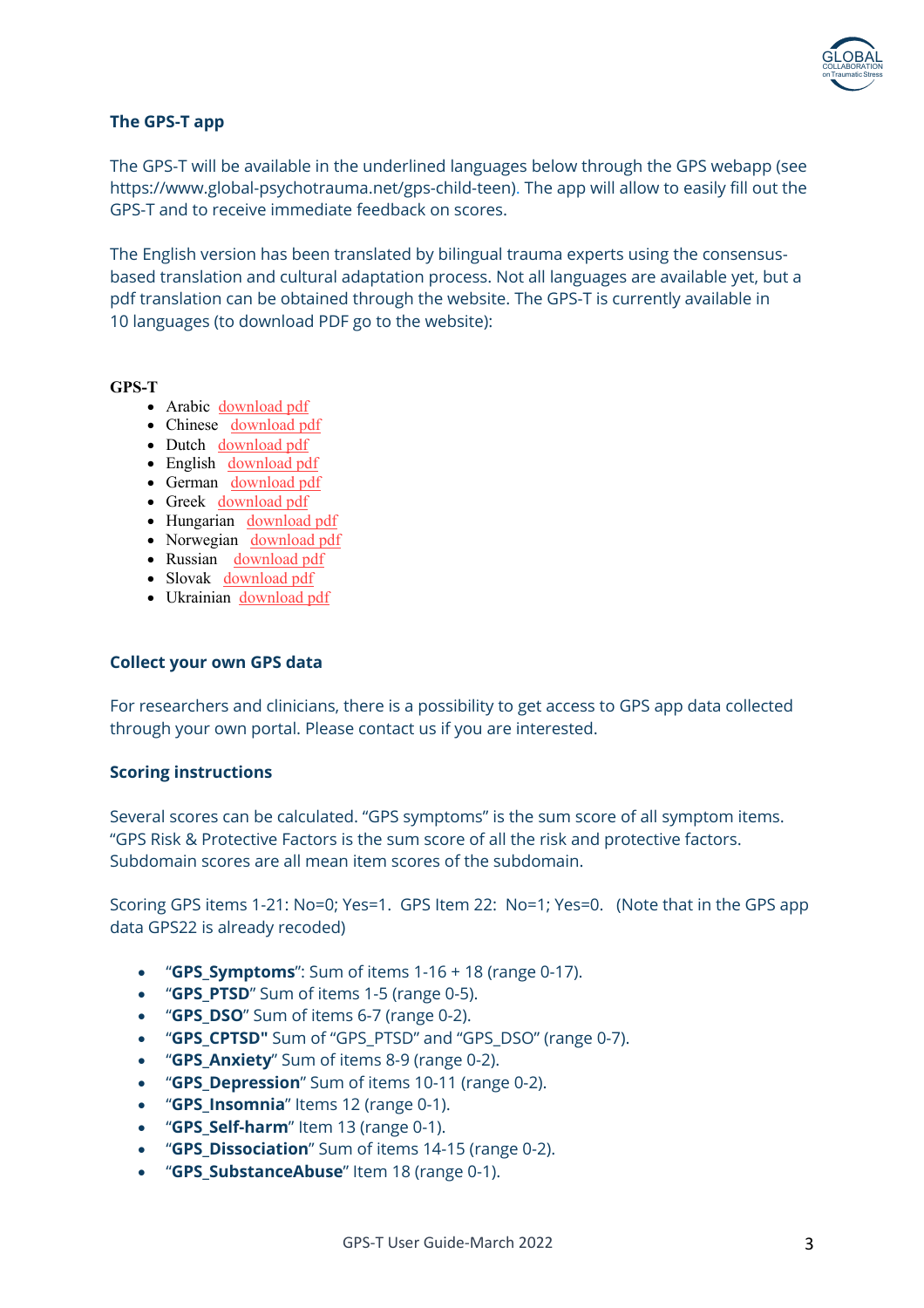

- **"GPS\_OtherProblems"** Item 16 (range 0-1).
- "**GPS\_RiskProtect**" Sum of items 17 + 19-22r (range 0-5).

Preliminary data on adults suggest that a cutoff 8 or 9 on the total symptoms score is indicative of PTSD (Frewen et al., 2021, Haghi et al., under review), with 8 for maximized sensitivity, 9 for higher specificity. Based on a cutoff of ≥3 for PTSD domain, the rate of probable PTSD was 16.9% (*n* = 9810) with the mean 1.0 (*SD* = 1.5, range: 0–5) in China (Cao et al., 2021).

It is advised that scoring positive above the total symptom cutoff or on certain domains is followed up with more detailed assessments, e.g. with structured interviews for specific disorders.

#### **References**

Cao, C., Wang, L., Fang, R., Liu, P., Bi, Y., Luo, S., Grace, E., & Olff, M. (2021). **Anxiety, depression, and PTSD symptoms among high school students in China in response to the COVID-19 pandemic and lockdown.** *Journal of Affective Disorders*, *296*. 126-129. https://doi.org/10.1016/j.jad.2021.09.052

Grace, E., Sotilleo, Sh., Rogers, R., Doe, R., & Olff, M. (2021). **Semantic adaptation of the Global Psychotrauma Screen for children and adolescents in the United States.** *European Journal of Psychotraumatology*, *12*(1). 1911080. https://doi.org/10.1080/20008198.2021.1911080

Frewen, P., McPhail, I, Schnyder, U., Oe, M., Olff, M. (2021). **Global Psychotrauma Screen (GPS): Psychometric properties in two Internet-based Studies**. *European Journal of Psychotraumatology,* 12(1), https://doi.org/10.1080/20008198.2021.1881725

Olff, M., Bakker, A., Frewen, P., Aakvaag, H., Ajdukovic, D., Brewer, D., Elmore Borbon, D.L., Cloitre, M., Hyland, P., Kassam-Adams, N., Knefel, M., Lanza, J.A., Lueger-Schuster, B., Nickerson, A., Oe, M., Pfaltz, M.C., Salgado, C., Seedat, S., Wagner, A., Schnyder, U. & Global Collaboration on Traumatic Stress (GC-TS) (2020). **Screening for consequences of trauma – an update on the global collaboration on traumatic stress.** *European Journal of Psychotraumatology*, 11(1), 1752504 https://doi.org/10.1080/20008198.2020.1752504

Schnyder, U., Schafer, I., Aakvaag, H. F., Ajdukovic, D., Bakker, A., Bisson, J.I., Brewer, D., Cloitre, M., Dyb, G.A., Frewen,P., Lanza, J., Le Brocque, R., Lueger-Schuster, B., Mwiti, G.K., Oe, M., Rosner, R., Schellong, J., Shigemura, J., Wu, K., & Olff, M. (2017). **The global collaboration on traumatic stress.** *European Journal of Psychotraumatology,* 8,(1), doi.org/10.1080/20008198.2017.1403257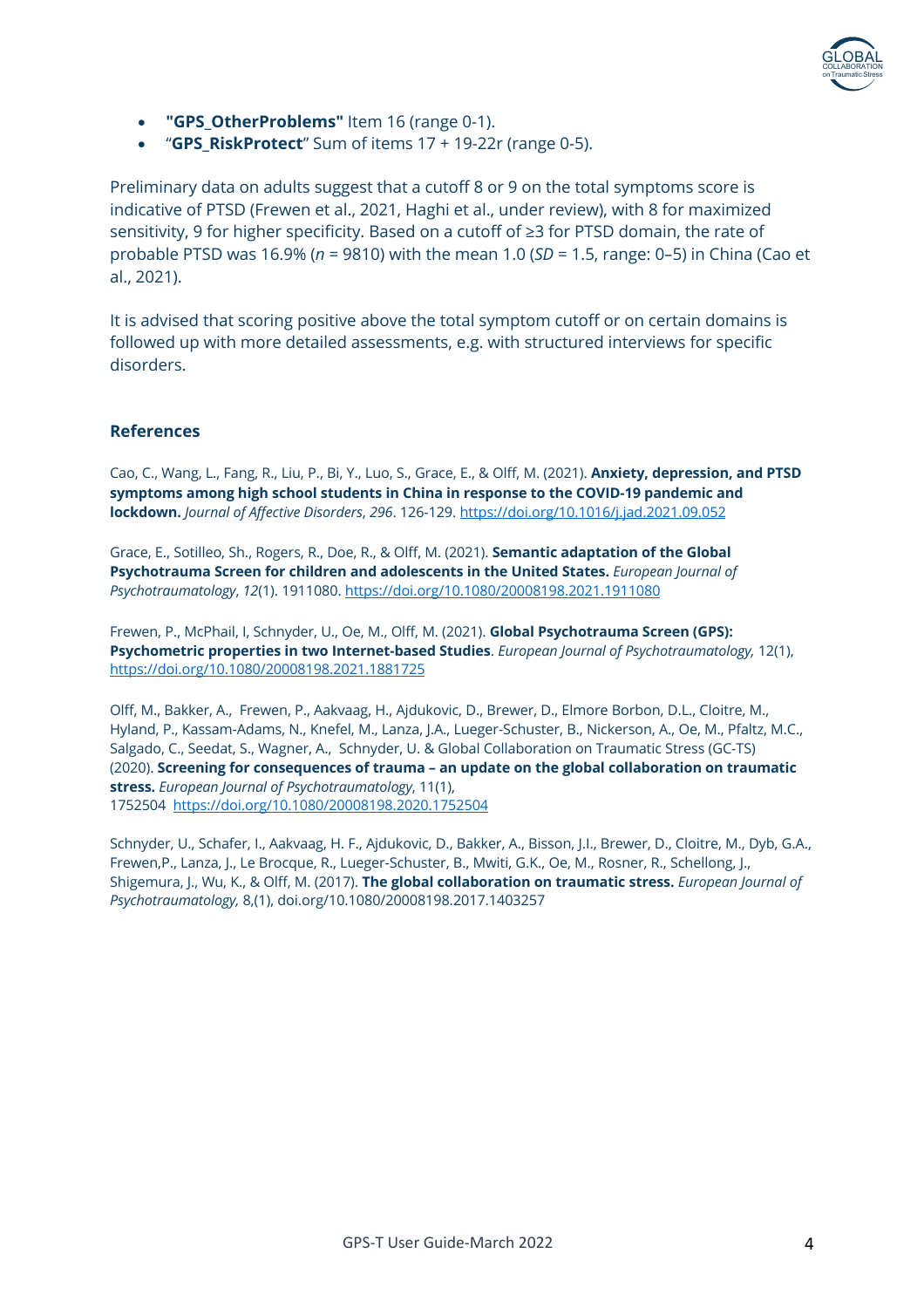

## **Appendix 1. GPS Teen English version**

| <b>Global Psychotrauma Screen for Teens (GPS-T)</b><br><b>11-17 years</b>                                                                                    |                                                                                                                                                                                                                          |                     |                                  |  |  |  |  |  |  |  |  |
|--------------------------------------------------------------------------------------------------------------------------------------------------------------|--------------------------------------------------------------------------------------------------------------------------------------------------------------------------------------------------------------------------|---------------------|----------------------------------|--|--|--|--|--|--|--|--|
|                                                                                                                                                              |                                                                                                                                                                                                                          |                     | Particinant Identification Numbe |  |  |  |  |  |  |  |  |
|                                                                                                                                                              | Gender:<br>$\square$ Female<br>$\square$ Male<br>$\Box$ Other                                                                                                                                                            | □ Prefer Not To Say |                                  |  |  |  |  |  |  |  |  |
|                                                                                                                                                              | Age (years):                                                                                                                                                                                                             |                     |                                  |  |  |  |  |  |  |  |  |
|                                                                                                                                                              | Sometimes things happen to people that are unusually frightening and horrible. If such things<br>happened to you, please answer the questions below about the event that now bothers you the most.                       |                     |                                  |  |  |  |  |  |  |  |  |
| After the event, have you had any of the following in the last month? Please mark "No" if you did not<br>experience it, or mark "Yes" if you experienced it. |                                                                                                                                                                                                                          |                     |                                  |  |  |  |  |  |  |  |  |
| 1.                                                                                                                                                           | had very scary dreams or upsetting thoughts about the event?                                                                                                                                                             | $\square$ No        | $\square$ Yes                    |  |  |  |  |  |  |  |  |
| 2.                                                                                                                                                           | tried hard not to think about the event, or tried to avoid places, situations,<br>people, and anything that reminded you of the event?                                                                                   | $\square$ No        | $\square$ Yes                    |  |  |  |  |  |  |  |  |
| 3.                                                                                                                                                           | been constantly on guard, watchful, or easily startled, even when there was no<br>reason for it?                                                                                                                         | $\square$ No        | $\square$ Yes                    |  |  |  |  |  |  |  |  |
| 4.                                                                                                                                                           | felt numb or detached from people, activities, or surroundings in a way that<br>makes you feel absent even though you are physically present?                                                                            | $\square$ No        | $\square$ Yes                    |  |  |  |  |  |  |  |  |
| 5.                                                                                                                                                           | felt guilty for what happened to you and for any problems the event caused?                                                                                                                                              | $\square$ No        | $\square$ Yes                    |  |  |  |  |  |  |  |  |
| 6.                                                                                                                                                           | felt bad about yourself, as if you are not important or you do not matter?                                                                                                                                               | $\square$ No        | $\square$ Yes                    |  |  |  |  |  |  |  |  |
| 7.                                                                                                                                                           | had anger or rage that you could not control?                                                                                                                                                                            | $\square$ No        | $\square$ Yes                    |  |  |  |  |  |  |  |  |
| 8.                                                                                                                                                           | felt nervous or anxious?                                                                                                                                                                                                 | $\square$ No        | $\square$ Yes                    |  |  |  |  |  |  |  |  |
| 9.                                                                                                                                                           | could not stop or control your worrying?                                                                                                                                                                                 | $\square$ No        | $\square$ Yes                    |  |  |  |  |  |  |  |  |
| 10.                                                                                                                                                          | felt down, depressed, or hopeless?                                                                                                                                                                                       | $\square$ No        | $\square$ Yes                    |  |  |  |  |  |  |  |  |
| 11.                                                                                                                                                          | had little interest or pleasure in doing things that used to bring you joy?                                                                                                                                              | $\square$ No        | $\square$ Yes                    |  |  |  |  |  |  |  |  |
| 12.                                                                                                                                                          | had problems falling or staying asleep, even though you wanted to sleep?                                                                                                                                                 | $\square$ No        | $\square$ Yes                    |  |  |  |  |  |  |  |  |
| 13.                                                                                                                                                          | tried to hurt yourself on purpose?                                                                                                                                                                                       | $\square$ No        | $\square$ Yes                    |  |  |  |  |  |  |  |  |
| 14.                                                                                                                                                          | viewed the world and other people around you in a way that seemed strange<br>as if you were in a dream, even though you were awake?                                                                                      | $\square$ No        | $\square$ Yes                    |  |  |  |  |  |  |  |  |
| 15.                                                                                                                                                          | felt like you are looking down on yourself from above, or like you are seeing<br>your body from outside?                                                                                                                 | $\square$ No        | $\square$ Yes                    |  |  |  |  |  |  |  |  |
| 16.                                                                                                                                                          | had any other problems bothered you (for example, aches or pains, bad feelings,<br>problems with school, family, or friends)?                                                                                            | $\square$ No        | $\square$ Yes                    |  |  |  |  |  |  |  |  |
| 17.                                                                                                                                                          | experienced other stressful events (for example, not having enough money or food,<br>moving to another house, incidents at school, with friends, or family members?)                                                     | $\square$ No        | $\square$ Yes                    |  |  |  |  |  |  |  |  |
| 18.                                                                                                                                                          | tried to lessen bad feelings by smoking or vaping, drinking alcohol, using<br>drugs, or taking medication that was not prescribed to you?                                                                                | $\square$ No        | $\square$ Yes                    |  |  |  |  |  |  |  |  |
| 19.                                                                                                                                                          | did not have supportive people to take care of you (for example, help you feel<br>better when you are upset, give you rides to school or events, go with you to a doctor or<br>hospital)?                                | $\square$ No        | $\square$ Yes                    |  |  |  |  |  |  |  |  |
|                                                                                                                                                              |                                                                                                                                                                                                                          |                     |                                  |  |  |  |  |  |  |  |  |
| 20.                                                                                                                                                          | During your <b>early childhood</b> (0-10 years), did you experience any other<br>frightening or horrible events?                                                                                                         | $\square$ No        | $\square$ Yes                    |  |  |  |  |  |  |  |  |
| 21.                                                                                                                                                          | Have you <b>ever</b> been told that you have emotional or behavioral problems or<br>have you ever been treated for such problems (for example, depression, anxiety,<br>ADHD, eating disorder, or any behavioral issues)? | $\square$ No        | $\square$ Yes                    |  |  |  |  |  |  |  |  |